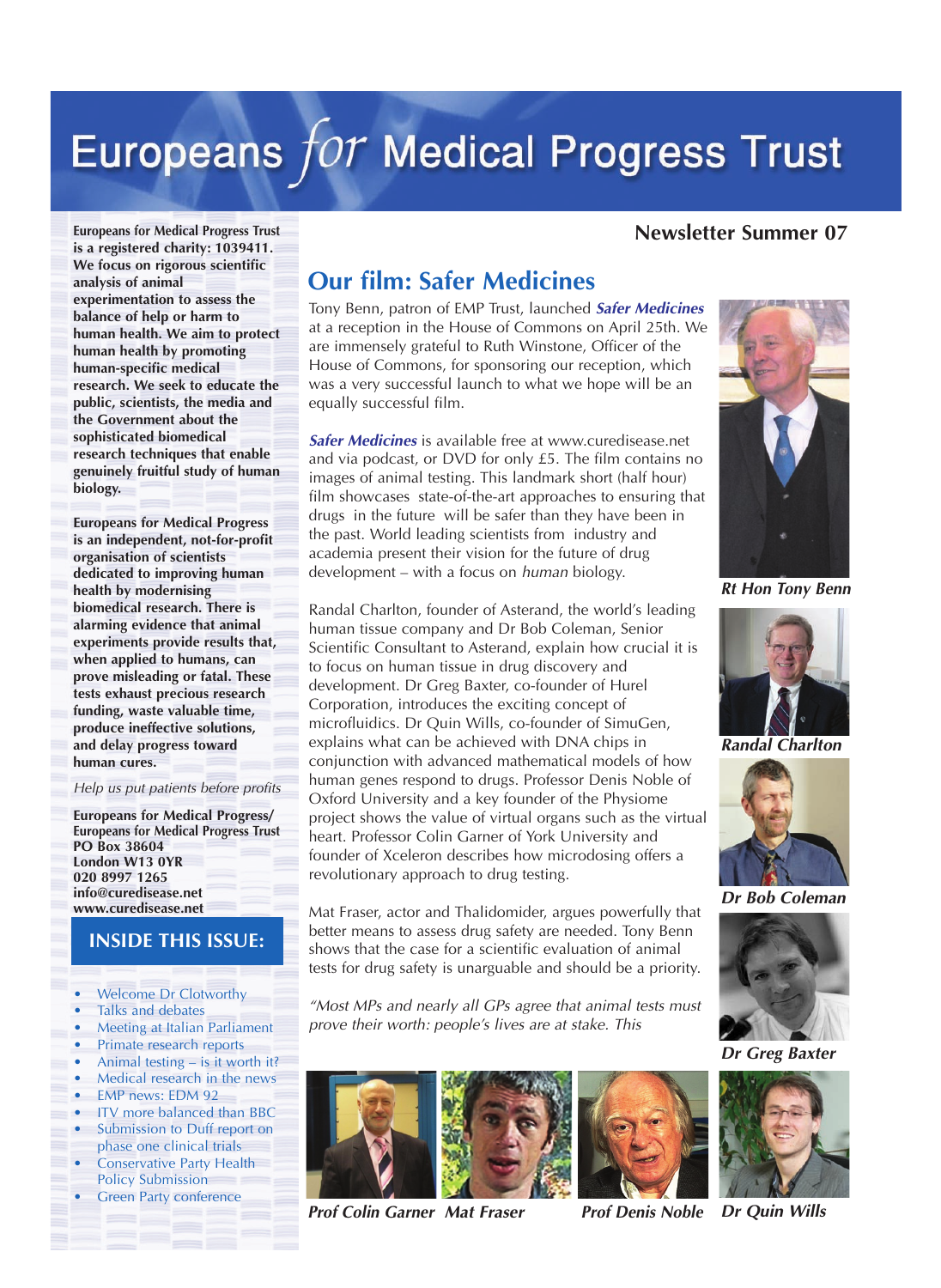*important film shows that methods are available that promise to reduce the alarming toll of serious adverse drug reactions for the benefit of humanity."* **Tony Benn** 

*In light of recent drug disasters, such as Vioxx and Northwick Park,* **Safer Medicines** *proposes solutions to an urgently pressing problem.*

*We hope that this film – the first of its kind anywhere in the world – will help to show people that there are technologies available that could prove beneficial to patients and consumers as well as the pharmaceutical industry and to laboratory animals at the same time. Many of us have been simply unaware that such sophisticated methods are available and have been persuaded to believe that animal tests are the best or only method we have. We are offering free copies of the film to MPs and hope that it will help to encourage the Government to give this important issue the attention it deserves.* 

## **Action**

*Watch the film at www.curedisease.net. The film contains no images of animal suffering. Order DVD copies –* **only £5!** *– for family and friends, your GP and your local secondary school, college or university.* 

*Please ask your MP to watch the film, emphasising its important and positive public health message. A brief sample letter is available on our website.*



**Dr Margaret Clotworthy**

## **Dr Clotworthy joins EMP Trust**

*EMP Trust is flourishing since the arrival of Dr Margaret Clotworthy as our full-time Science Consultant. Margaret is a cell biologist who gained her PhD from Cambridge University. She has experience of developing in vitro models*

*to test treatments for eczema and psoriasis and has worked on cancer therapies in cell culture lines for the pharmaceutical industry. We are delighted to welcome her to the Trust.*

## **Talks and debates**

*Dr Clotworthy has already undertaken a number of talks across the country, which have been very well received. An audience of students and staff at Anglia Ruskin University was riveted and asked many excellent and probing questions. Members of the*

*audience at the Green Party autumn conference were so inspired that they requested future talks at their own institutions.* 

*We are particularly pleased to have had the opportunity to speak at two of the UK's growing network of Café Scientifiques: "committed to promoting public engagement with science and to making science accountable." Margaret spoke at the Café Scientifique in both Brighton and Bristol, where the organiser commented that she "gave everyone <sup>p</sup>lenty of food for thought" – precisely the purpose of Café Scientifique.*

*A talk to the sixth form at Ramsey Abbey College, Huntingdon generated an excellent discussion, as did presentations to the public in London, Nottingham and Bridgewater.* 

*A debate hosted by Greenspeak in Brighton provided a lively exchange, as did a debate with Pro-Test at the London School of Economics in January. Margaret Clotworthy and EMP Trust's director, Kathy Archibald, were invited to debate Professor John Stein and Iain Simpson of Pro-Test. About 50 students and members of the public attended, and we were delighted when a show of hands at the end indicated that two people had changed their minds after hearing the debate.* 

*In contrast to our opponents, the EMP Trust presentations made extensive use of evidence from the scientific literature, centring on the question of whether animal tests benefit humans – as is always assumed. The origins of many of our current treatments were also discussed, and the more sophisticated means by which we hope new drugs will be tested in the future. You can listen to all four speakers on our website.*

**Debate at London School of Economics**



*In November, Dr Clotworthy attended 'Risk 2006' – a risk management conference organised by Patients for Patient Safety, part of the World Alliance for Patient Safety. Doctors, nurses and other healthcare professionals at the conference were very interested in our work and overwhelmingly supportive of our aims.*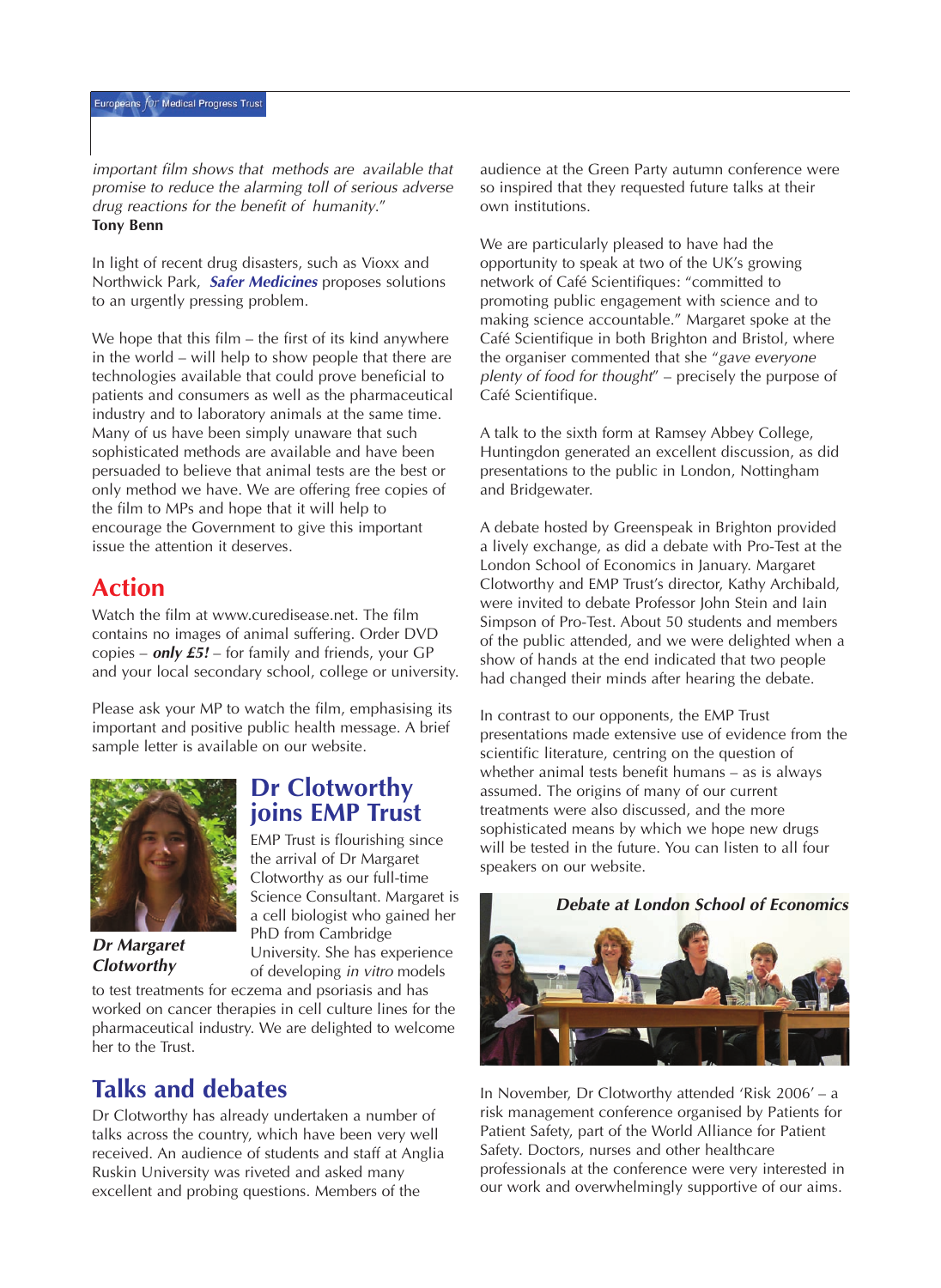## **Meeting at Italian Parliament**

*The 14th December saw an exciting meeting to celebrate the life & work of Professor Pietro Croce, pathologist and author of the influential book "Vivisection or science", held in a building of the Italian Parliament in Rome. The presence of a translator meant that everybody could profit from listening to speakers from the UK, France and of course, Italy.* 



**Dr Jarrod Bailey**

*Dr Jarrod Bailey (also Science Consultant to EMP Trust) and Dr Margaret Clotworthy were invited to attend, and Dr Bailey spoke convincingly of the problems that arise from reliance on animal tests to safeguard human health, especially with respect to their use in safety testing for new medicines. He then discussed some of the newer methods now available,*

*such as microdosing, and told the audience about the success of Early Day Motion 92, which called for an independent scientific evaluation of the merits of animal versus a battery of the newer, human-based tests for predicting the effects of drugs in humans.*

*Professor Claude Reiss, President of the French scientific committee Antidote Europe, set out an excellent case for adopting newer methods, and elaborated especially on the theme of toxicogenomics, or the use of the latest genetic technologies, to test new drugs for safety, an area in which he has particular expertise.*

*The meeting was well attended by politicians and the media, who eagerly listened to all the presentations, including several by members of the scientific committee Equivita and other Italian organisations. The Director of WWF Italy, Fulco Pratesi, spoke of their support for the implementation of more accurate non-animal methods when assessing the risks posed by chemicals. The Italian Minister for the Environment eloquently stated his support for the replacement of animal tests with more relevant methods.*

*We are grateful to the Director of Equivita, Fabrizia Pratesi, for inviting us to the meeting and look forward to continued collaboration with our European counterparts in the future as we strive to modernise toxicological testing for all our benefit.*

## **Primate research reports**

*The Weatherall Report, which purported to be an independent scientific review of the necessity for the continued use of non-human primates in medical research, was released in December. It is available at www.nhpstudy.com. Predictably, the report concluded, with few exceptions, that primate research should continue. Yet the Chair of the review Committee, Sir David Weatherall, just happens to be Emeritus Regius Professor of Medicine at Oxford University – currently the centre of fierce controversy over the building of its new animal laboratory – he could hardly have concluded otherwise!*

*Unfortunately, the report contains glaring inaccuracies, including a claim that deep brain stimulation as a treatment for Parkinson's disease was discovered in monkeys when in fact it was discovered and pioneered in human patients.* 

*To its credit, the report did recommend that the major UK funding bodies should constantly review the need for nonhuman primate research and measure its overall impact on scientific and medical advances. Specifically, they should undertake a systematic review of the outcome of all the primate research they have funded over the past ten years.*

| Chimpanzee Research: An Examination of<br>its Contribution to Biomedical Knowledge and<br><b>Efficacy in Combating Human Diseases</b>                                                                                           |
|---------------------------------------------------------------------------------------------------------------------------------------------------------------------------------------------------------------------------------|
| February 2007                                                                                                                                                                                                                   |
| Maior Contributors: (in alphabetical order)                                                                                                                                                                                     |
| Jarrod Bailey, Ph.D.<br>Project R&R: Release and Restitution for Chimmazees in<br>US Laboratories, Boston, MA                                                                                                                   |
| Jonathan Balcombe, Ph.D.<br>Physicians Committee for<br>Responsible<br>Medicine.<br>Washington, DC                                                                                                                              |
| Andrew Knight B.Sc., BVMS<br>Animal Consultants International, London, UK                                                                                                                                                       |
| <b>Reviewers and Other Contributors:</b><br>Theodora Capaldo, Ed.D.<br>Lawrence D'Antonio, Ph.D.<br>Debra Durham, Ph.D.<br>Amanda Greenall, Ph.D.<br>Annie Hall                                                                 |
| Commissioned by Project R& R: Release and Restitution for<br>Chimpanzers in U.S. Laboratories<br>a campaign of the New England Anti-Vivince tion Society, Boston, MA<br>Conveight © 2007. New England Anti-Visitee fon Society. |

*Fortuitously, a new study by Dr Jarrod Bailey and colleagues, commissioned by Project R&R: Release and Restitution for Chimpanzees in US Laboratories* **–** *a campaign of the New England Anti-Vivisection Society – has done just that for chimpanzee research in the ten years between 1995 and 2004. The*

*study found that the 95 studies examined (randomly selected from a pool of 749 published papers) contributed "little, if at all, to tangible human clinical progress and practice." The study is available to read on our website.*

*Neurosurgeon Dr Marius Maxwell wrote a scathing critique of the Weatherall report, which can be viewed on our website. He commented: "As a practicing neurosurgeon and neuroscientist with three decades of research behind me, I know only too well that non-human primate research has contributed little, if anything, to the treatment of patients with neurological disorders. The great strides in our understanding and ability to treat such disorders have resulted from human studies. If we want medical*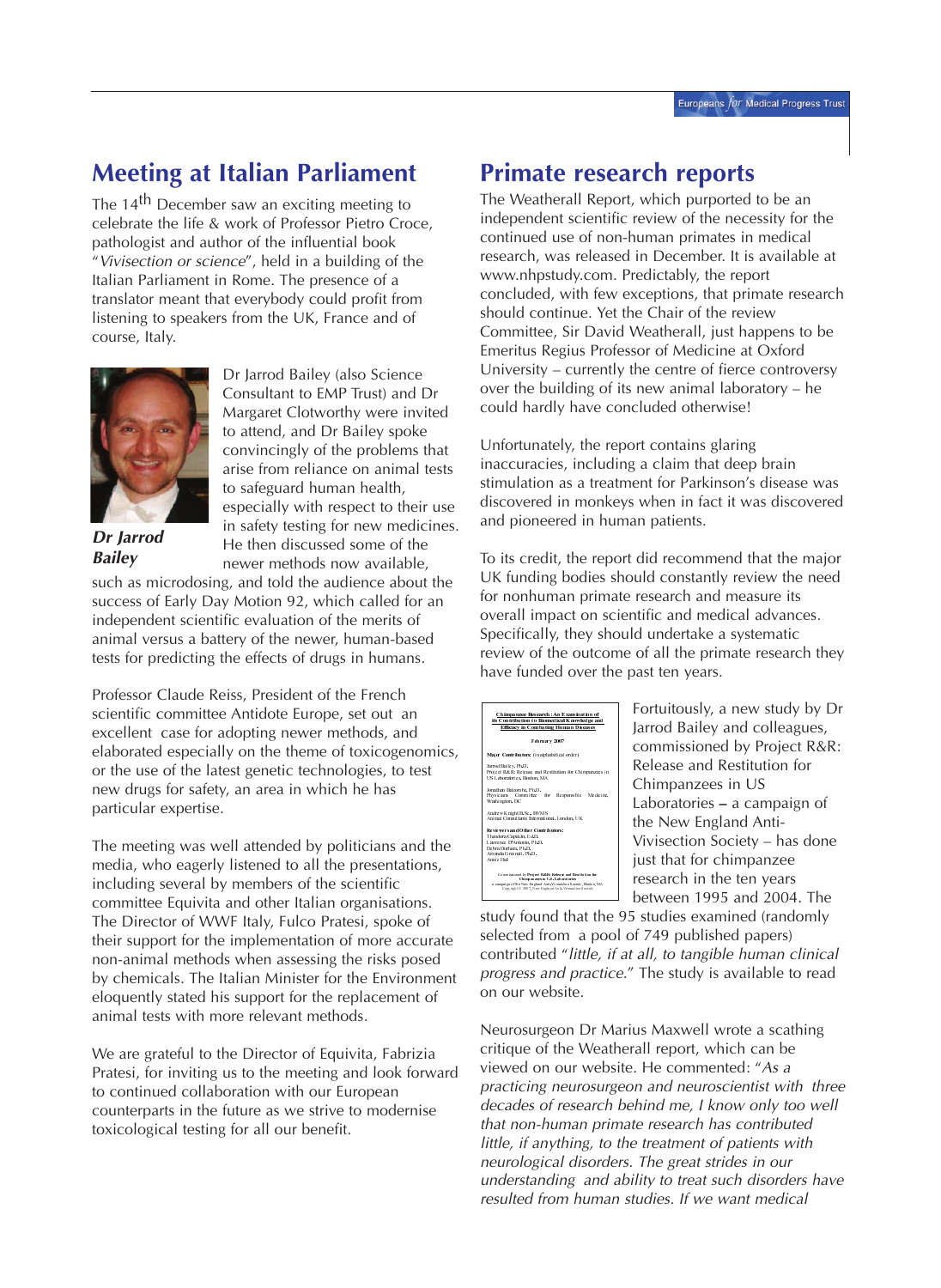*progress, we must focus on humans, not monkeys, using today's sophisticated scanners and other state-ofthe-art techniques."*

*Dr Maxwell also had an article published in the Guardian in February (again available via our website), which concluded: "All the genetic manipulations and wishful thinking in the world will not turn a monkey into a human being. It is time for animal experimenters to admit this and to start pursuing research methods that will help – not harm – desperate human patients."*



## **Animal testing – is it worth it?**

*In our last newsletter we commented on the release of an NHS-*

*commissioned review, investigating the degree to which animal studies predicted the outcome of six major treatments in humans, two of which were withdrawn as a result of harm to patients. The reviewers found that animal studies clearly failed to predict the effects in humans in two cases, leading to thousands of deaths, whilst in a further two cases the animal studies did manage to predict the correct outcome. In the final two cases the results were inconclusive. This study was published in the British Medical Journal on 27th January in a themed issue entitled "Animal testing – is it worth it?"*

*The team's additional finding that many of the animal studies were poorly conducted and badly written up was blamed in some circles for the poor applicability of the animal studies, rather than it being a fault inherent in the use of animal models. However, a citation study by Drs Hackam and Redelmeier, published in the Journal of the American Medical Association (11th October 2006) which examined how well only the most highly cited, best quality animal research translated into human treatments, found that only about a third managed to do so. Indeed, the authors saw fit to warn those who conduct clinical research (with humans) to expect "poor replication of even high-quality animal studies."*

*Furthermore, a citation study by Dr Lindl and colleagues, published in Alternatives to Animal Experiments in March 2005 (now available at www.animalexperimentfacts.info) examined how successfully animal research conducted at three German universities in the early 1990s has translated into the clinic. They found that in every case, even where the animal research was cited by clinical*

*researchers, the ideas verified by the animal work failed to be confirmed in humans. The question posed by the BMJ begins to look more and more rhetorical.* 

*The BMJ study prompted an online response by Professor Janusz A Jankowski of the Radcliffe Infirmary, University of Oxford, who wrote in a letter entitled 'Animal models of human disease; of mice and menace' (BMJ, 31st January): "This article is timely as it highlights the unsatisfactory surrogate of many animal model systems for human disease…while some surrogate in vivo [animal] models may inform on the mechanisms of human as well as animal disease many others are potentially a menace and may actually slow our progress."*

*Two responses by Kathy Archibald were also posted on the BMJ website: these can be viewed in the 'published letters' section of our website.*

## **Medical research in the news Powerful MRI scanner**

*In November, Nottingham University unveiled the biggest brain scanner in the UK. 30 years ago, Sir Peter Mansfield pioneered MRI scanning at Nottingham, for which he won the Nobel prize in 2003. Current top-of-the-range scanners utilise a 3 tesla magnet but this latest machine boasts a 7 tesla magnet, weighing 40 tonnes and producing a magnetic field 140,000 times that of the Earth's. It promises the most detailed images yet of the brain, as well as intricate real-time imaging of thought processes that can be used to study mental illnesses such as schizophrenia. Project leader Professor Peter Morris notes; "We can look down at a lower scale than we have been able to before…We think there is a very real opportunity to study some of the neurodegenerative diseases and their effects on the brain." Sir Peter Mansfield added; "Medically there's been a huge advance."*

#### **Autism research**

*Meanwhile, the world's first purpose-built brain imaging centre for the study of autism spectrum disorders is to be opened at Oxford University. MEG (Magnetoencephalographic) scanners allow researchers to view brain activity whilst a particular task is performed, showing how brain activity is changing from one moment to the next. Professor Anthony Bailey, leader of the autism research group, explains; "The scanner is silent and safe, children and adults can sit upright, and researchers are able to sit next to them, making it a stress-free experience.*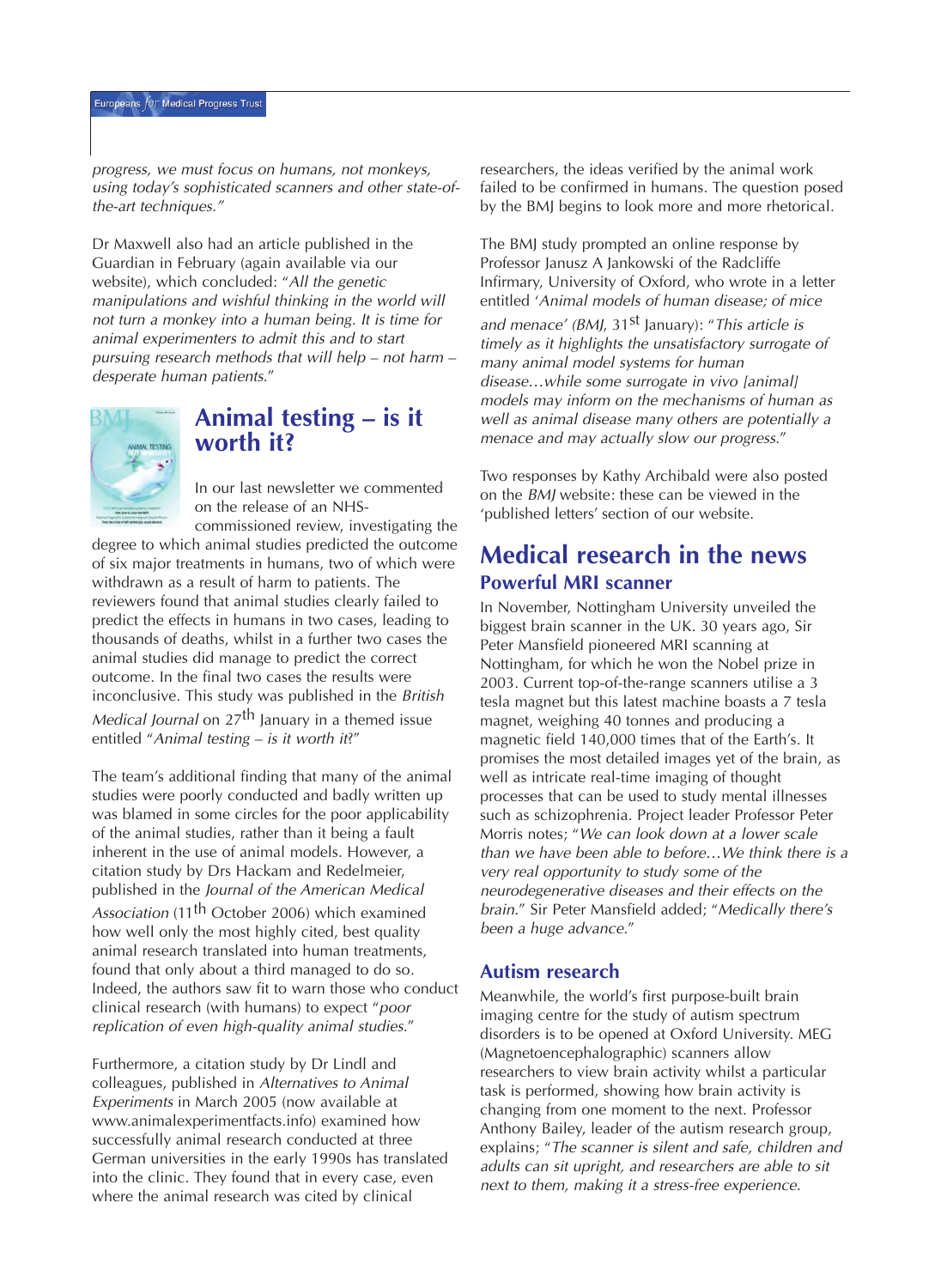*Imaging the brain allows us to compare the brain activity of someone with autism to that of someone without autism. The new centre will transform our research into the brain basis of autism."*

#### **Mini-livers**

*Researchers at Newcastle University have grown tiny sections of human liver from stem cells derived from umbilical cord blood. Eventually, the team speculates that their method could create liver tissue suitable for transplantation. But a more immediate application for the 'mini-livers' would be in testing the safety of new drugs, in which the liver plays a crucial role. The researchers have founded a company called ConoStem to develop this work further.*

#### **Breast and colon cancer genes mapped**

*In September, US cancer researchers announced the discovery of nearly 200 mutated genes implicated in breast and colon cancer, which together make up onefifth of all cancer diagnoses worldwide. The team analysed more than 13,000 genes from tumour tissues taken from 11 patients with breast cancer and 11 patients with colorectal cancer. Dr Victor Velculescu of Johns Hopkins University's Kimmel Cancer Centre said; "It looks like each cancer has about 100 different genes that are mutated, at least 20 of which are thought to be important for the tumour's progression."*

*Ed Yong, of Cancer Research UK, commented: "These newly identified genes could provide rich hunting grounds for scientists looking for new ways of treating or detecting cancers. In the future, scientists hope to be able to tailor plans for preventing or treating cancer to each person's individual genetic profile. Studies like this can help us to accomplish this goal."*

*In April, researchers in Switzerland and Germany found that a test for one particular oestrogen receptor gene could help doctors identify breast cancer patients who would be particularly likely to respond to antioestrogen therapy, such as tamoxifen.*

#### **Blind children denied treatment due to misleading animal research.**

*Animal studies, such as infamous experiments involving sewing kittens' and infant monkeys' eyelids shut, have led clinicians to believe for decades that visual deprivation early in life results in permanent functional blindness. However, a paper published in the journal Psychological Science in December reported that a girl in India blinded from birth by cataracts, which were not removed until she was 12, eventually regained almost normal vision. Thanks to*

*this dramatic discovery, blind children over the age of seven may now be offered surgery that was previously thought hopeless. Researchers at the Massachusetts Institute of Technology have launched 'Project Prakash' to try to reach some of the 450,000 blind children in India, some of whom may be treatable after all.*

#### **\$1 billion clinical trial crash**

*In December Pfizer, the world's biggest pharmaceutical company, terminated worldwide clinical trials of its intended blockbuster heart drug, torcetrapib, in which it had invested \$1 billion, sending shockwaves around the entire industry. The drug designed to reduce heart risk turned out actually to increase it, with 82 deaths among people in the trial taking the drug versus 51 deaths among people in the same trial who were not taking the drug.* 

*Had the drug been successful, it would probably have been the largest-selling pharmaceutical in history, generating several billion dollars a year. Some heart specialists had predicted that the drug would not work or may harm people. Many of their doubts were assuaged, however, by reassuring 'proof of principle' studies in rabbits, which contradicted worrying human studies.*

*All of which goes to show how important it is to rigorously assess safety and efficacy for humans early on in drug development, in order to avoid devastating and expensive late-stage failures like torcetrapib. Better to fail in clinical trials than after marketing (like Vioxx) but better still to fail in phase zero – before human beings are put at risk and huge amounts of money and hope have been invested. The loss to Pfizer represents not just reduced profits for shareholders but also has a human face: Pfizer is now laying off 10% of its workforce – which comprises 10,000 people.*

*Another would-be blockbuster drug, this time developed by AstraZeneca for stroke patients, was abandoned in October when positive results in animals failed to translate into humans. Dr Robert Matthews wrote in the First Post: "The wonder was that anyone found the failure surprising. Tests on animals have led to around 100 drugs being thought potentially useful for stroke; not one has proved effective in humans. You don't need to be a balaclavawearing animal rights activist to question the value of animal studies in this area of medical research."*

*A comment by Dr Janet Woodcock, Chief Medical*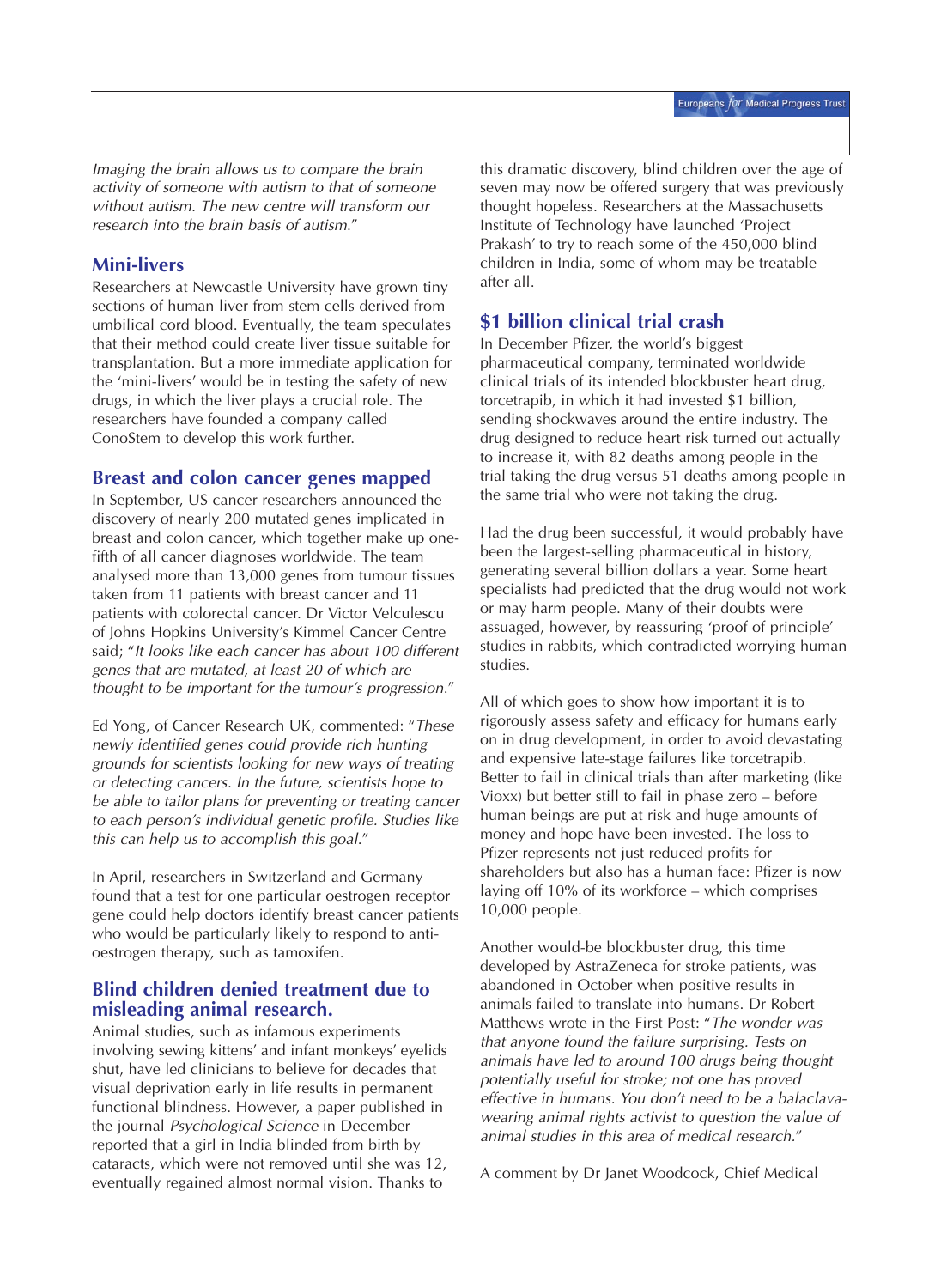*Officer of the US Food and Drug Administration, is apposite here; "Study in people early in the process is going to decrease human exposure to compounds that ultimately fail – which right now is the majority of them."*

#### **Successful pilot study of virtual clinical trial software.**

*Biosimulation company Optimata's 'virtual patient technology' allows for an unlimited number of 'virtual trials' to be carried out on a wide range of dosages and varied patient populations. The new software is the fruit of 20 years of research and currently specialises in cancer drug trials. A pilot project with Eli Lilly assisted in the clinical trial design of a novel anti-cancer compound and will now be expanded into additional drug candidates. Guy Malchi, Chief Executive Officer of Optimata explained; "We can expedite a no-go decision before a pharma company spends a lot of time and money and raises the hopes of patients that you'll be able to help them."*

#### **Human metabolism recreated in lab**

*Researchers from the University of California reported in January in the Proceedings of the National Academy of Sciences that they have created a 'virtual' model of all the biochemical reactions that occur in human cells. Study leader Professor Bernhard Palsson said; "The new tool we've created allows scientists to tinker with a virtual metabolic system in ways that were, until now, impossible, and to test the modelling predictions in real cells."*

*Metabolomics and metabonomics is a burgeoning field in which biochemical markers in bodily fluids are examined to find patterns that might indicate a disease or health problem. Most diseases have a subtle but distinctive 'metabolic signature' which may in the future enable doctors to check a patient's metabolic profile against a database of known disease profiles, providing a quick diagnosis, perhaps even before symptoms have started to appear.*

#### **Toward an evidence-based toxicology**

*In October, Dr Sebastian Hoffmann and Professor Thomas Hartung of the European Centre for the Validation of Alternative Methods (ECVAM) authored a paper in the journal Human & Experimental Toxicology entitled 'Toward an evidence-based toxicology.' They suggest following the lead of evidence-based medicine and taking the opportunity presented by the forthcoming REACH (Registration, Evaluation and Authorisation of Chemicals) legislation*

*to review the toxicological toolbox.* 

*They point out that most toxicological tests in use today, especially animal tests, lack a thorough assessment of their performance characteristics, ie, their relevance and reliability and that "some astonishing limitations of the predictive value of such tests can be calculated."*

*This echoes Professor Hartung's comment that such tests are "simply bad science" in an editorial in Nature (November 10th, 2005), which observed that "the toxicology tests on which regulators rely are stuck in a time warp, and are largely based on wasteful and often poorly predictive animal experiments."*



*Encouragingly, the Belgian Senate is considering calling for a feasibility study to assess the potential of a toxicogenomics centre to fulfil Belgium's obligations under REACH. Professor Claude*

**Professor Claude Reiss**

*Reiss, President of the Antidote Europe scientific committee, was invited to present evidence of the capabilities of toxicogenomics to the Senate in February. He explained that it would be logistically impossible to ascertain the risks of all the chemicals to be tested under REACH using animal tests – as current regulations require – because not only are the results unreliable for human beings but they are also far too expensive and far too slow. Conversely, a toxicogenomics centre using the approach proposed by Antidote Europe would enable all of the chemicals to be tested at a fraction of the cost and in a matter of months rather than decades.*

#### **Pioneering carcinogenicity test**

*Gentronix, a company founded by researchers at The University of Manchester, has launched GreenScreen HC: a test using human cell cultures to identify cancer-causing substances. The engineered human cell line glows green when exposed to genotoxins. This is the first test accurate enough for use early in the drug discovery process; being both highly specific and sensitive. As well as its reliability, the test is fast, delivering results after only 48 hours. The standard rodent bioassay for carcinogenicity, in contrast, takes two years and is so unreliable that its results have been widely acknowledged for years to be meaningless.*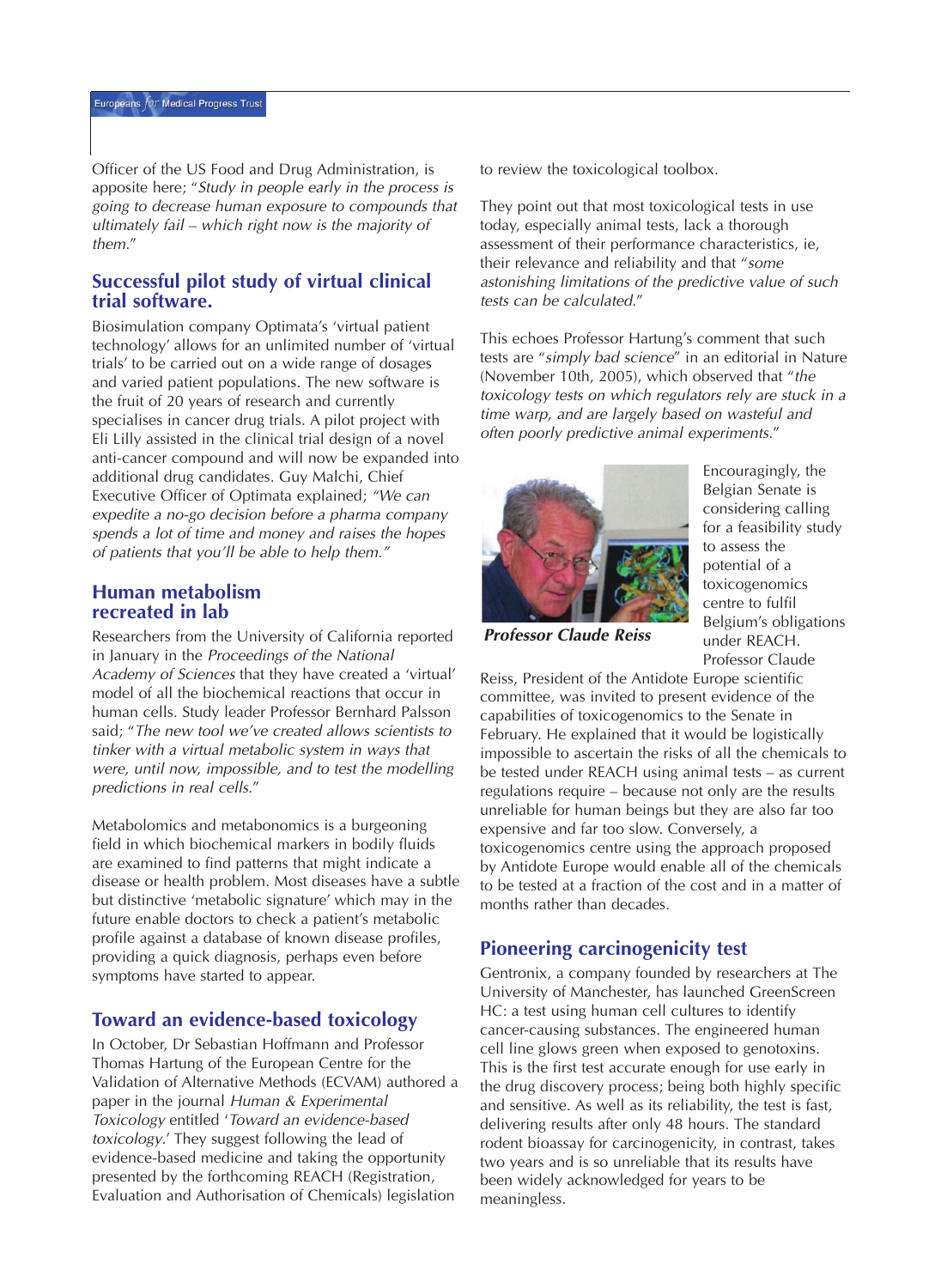

# **Easy fundraising for EMP Trust**

*There are various easy ways to help raise money for EMP Trust, some of them at no cost to you! Charity Flowers*

*(www.charityflowers.co.uk) is the UK's only flowers by post service wholly owned by a charity and where all the profits are donated to charitable causes. They deliver a fabulous range of flowers from Guernsey, so you can also be safe in the knowledge that your gift is not exploiting workers or the environment in developing countries. You can choose from over 170 charities to receive 15% of the price of your order and we are pleased to say that EMP Trust is now one of them. Please quote code EMPT on orders.* 

*Everyclick.com is an internet search engine with a difference – it donates half its revenues to charity. You can raise money for EMP Trust just by searching the web! Please see our website for details of how you can use Everyclick to support EMP Trust without it costing you, or us, a penny.*

*EMP Trust is also registered through MissionFish with eBay for Charity, so that anyone who chooses to sell any items through eBay can donate a portion (your choice) of the proceeds to the Trust.* 

*Please consider leaving a legacy to EMP Trust in your will. Because the Trust is tax-exempt, and because we have no expensive overheads (all our office space is donated without charge), 100% of your legacy will go towards our vital work. The Trust's work is only possible because of a generous legacy that we are so grateful to have received last year – but all of that donation has now been allocated and we are in urgent need of further funding. Your support is invaluable and is truly appreciated.* 

# Europeans for Medical Progress

# **Early Day Motion 92**

*EDM 92 closed in November with an astonishing 250 signatures – representing a majority of MPs who are eligible to sign EDMs! This phenomenal show of parliamentary support for an evaluation of the 'fitness*

*for purpose' of animal tests for ensuring drug safety cannot be ignored. We are maintaining pressure on the Government to make sure the concerns of so many MPs, as well as GPs and the public, are acted upon. EMP Trust's new film,* **Safer Medicines***, will be very valuable in that regard.*

# **ITV more balanced than BBC**

*True to form, in November the BBC broadcast a programme which was widely advertised as a neutral and balanced 'documentary' on the subject of animal experimentation and the controversial new Oxford laboratory in particular. 'Monkeys, Rats and Me' by Adam Wishart transpired to be a grossly distorted and biased piece of pro-vivisection propaganda.* 

*EMP's director, Kathy Archibald, was filmed at length for the programme but her contributions were edited out before transmission. The end result was a programme full of wild claims for the medical benefits of animal experimentation, which were not challenged and were presented as facts. Once again, the claim was made that treatments such as deep brain stimulation (DBS) for Parkinson's disease and dystonia would not have been possible without experiments on monkeys, despite the fact that DBS was actually pioneered in patients, not monkeys.*

*The BBC's persistent bias on this subject is astonishing and breaches its own clear obligation to remain impartial and to cover all sides of a story factually and fairly. EMP complained to the BBC and received the same standard dismissal letter that was sent to many other complainants. We complained again and are still waiting for a response, which was promised by March 5th and then by March 21st. Our letters of complaint can be viewed on our website.*

*ITV's Central News programme's discussion of animal testing and the Oxford lab was much more balanced in comparison. Kathy Archibald was invited to be one of the guests in a live debate, where studio guests had the opportunity to put questions to the Prime Minister. Laurie Pycroft of Pro-Test, Professor Aziz of Oxford University and Dr Gill Langley of the Dr Hadwen Trust for Humane Research were the other pertinent guests.* 

*Kathy asked Tony Blair if he would authorise a scientific comparison of animal tests for drug safety with a battery of the latest human-based tests, as a majority of MPs would like him to do. In response, the Prime Minister said that "I'm told that unless we have experiments on animals we can't make progress on Alzheimer's disease, Parkinson's and other diseases…If*